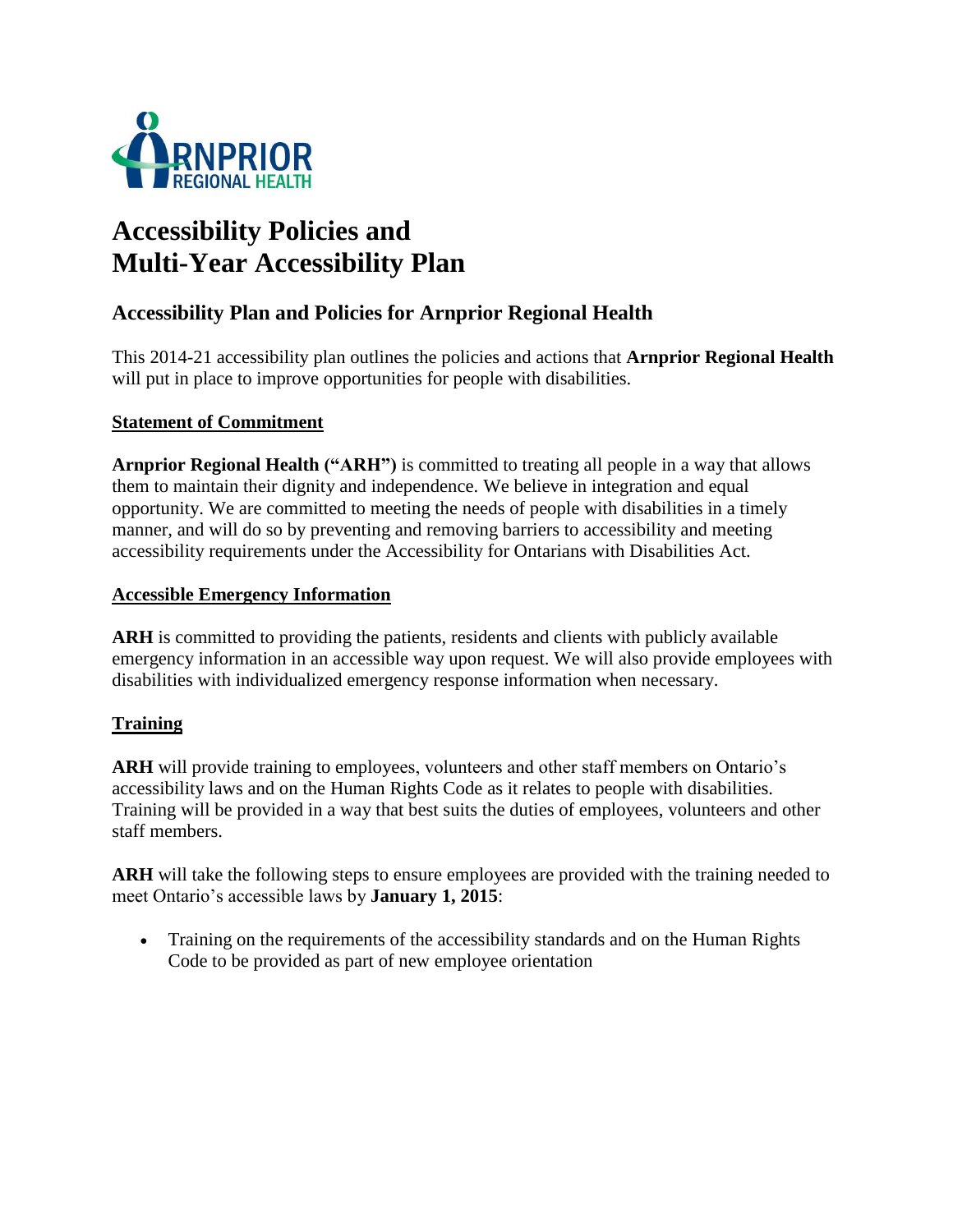### **Kiosks**

**ARH** will take the following steps to ensure employees consider the needs of people with disabilities when designing, procuring or acquiring self-service kiosks after **January 1, 2014**:

 Accessibility features shall be incorporated when designing, procuring or acquiring selfservice kiosks

#### **Information and communications**

**ARH** is committed to meeting the communication needs of people with disabilities. We will consult with people with disabilities to determine their information and communication needs.

**ARH** will take the following steps to make any new websites that are installed and content on those sites conform with World Wide Web Content Accessibility Guidelines (WCAG) 2.0, in accordance with the schedule set out in the AODA Integrated Accessibility Standards

 any new websites for **ARH** with a go live date beyond **January 1, 2014** will conform with the above noted guidelines

**ARH** will take the following steps to ensure existing feedback processes are accessible to people with disabilities upon request by **January 1, 2015**:

- clarify existing channels of communication for accessibility feedback, confirm contact information and streamline where possible
- actively solicit feedback on accessibility through multiple channels
- identify where accessibility feedback is already solicited, and where it could be increased
- ensure invitations to provide feedback are available in alternate format or using communication support if requested
- collaborate to ensure accessibility feedback is actively solicited via multiple options. Review existing educational materials and develop accordingly
- insert statement regarding availability of alternate formats in all communications regarding feedback processes

**ARH** will take the following steps to make sure all publicly available information is made accessible upon request by **January 1, 2016**:

 insert statement regarding availability of alternate formats in all communications regarding feedback processes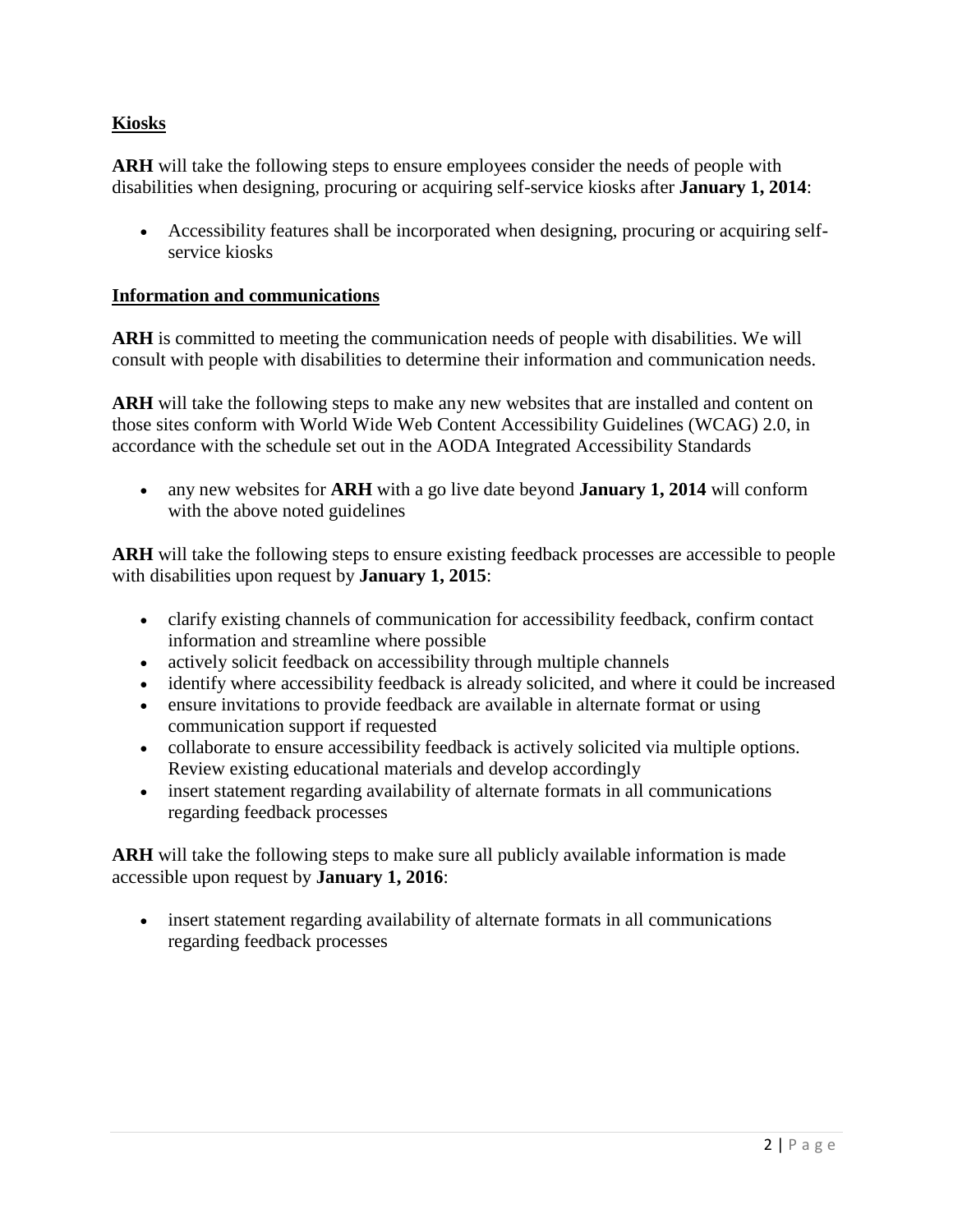**ARH** will take the following steps to make all websites and content conform with WCAG 2.0, Level AA by **January 1, 2021**:

- Consult with external website providers re WCAG compliance
- Conduct gap analysis of current external website by evaluating current status relative to WCAG 2.0 Level A
- Develop plan to make any necessary changes or upgrades to ensure level A compliance
- Determine necessary upgrades/changes to meet Level AA and create plan to implement them for both internal and external websites by 2021
- Determine implications of WCAG for all website content providers
- Collaborate to ensure content to be posted is appropriately formatted relative to WCAG standards

## **Employment**

ARH is committed to fair and accessible employment practices.

We will take the following steps to notify the public and staff that, when requested, **ARH** will accommodate people with disabilities during the recruitment and assessment processes and when people are hired:

• include as part of orientation for new employees and as part of annual skills day refresher training

**ARH** will take the following steps to develop and put in place a process for developing individual accommodation plans and return-to-work policies for employees that have been absent due to a disability:

• individual accommodation requirements will be assessed as part of the return to work plan for employees that have been absent due to a disability

We will take the following steps to ensure the accessibility needs of employees with disabilities needs are taken into account if **ARH** is using performance management, career development and redeployment processes:

 develop questions to be included in the Annual Performance Appraisal Form to ensure the performance management process takes into account the accessibility needs of employees with disabilities, including existing accommodation plans

**ARH** will take the following steps to prevent and remove other accessibility barriers identified:

consult with key stakeholders in identifying and removing accessibility barriers